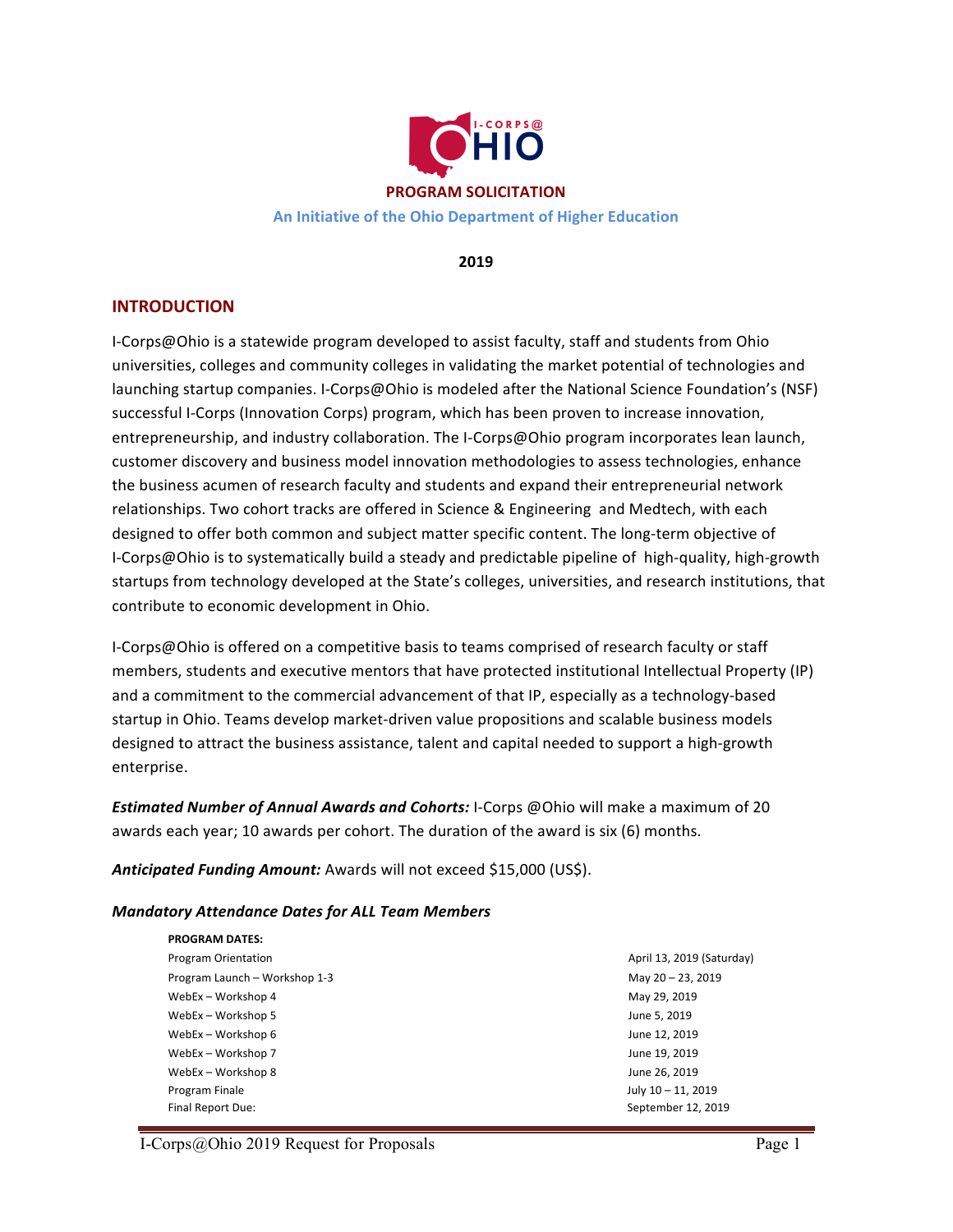## **PROGRAM DESCRIPTION**

The primary goals of the I-Corps@Ohio program are to: 1) advance the translation of fundamental research into innovative products and services, driving scalable business models that serve as the basis for startup companies; 2) encourage collaboration between academia and industry; and 3) train students and faculty in the practice of innovation and entrepreneurship. Teams that receive I-Corps@Ohio funding are required to complete an intensive 8-week, hands-on training program. The curriculum is designed to help aspiring entrepreneurial teams understand the market for their technology, develop a compelling commercialization strategy and attain new skills that will be very useful to a long-term career in research and development.

During the 12-week program, I-Corps@Ohio teams will:

- (1) Implement key business modeling concepts, including problem-solution fit, customer/market segments, value propositions, channels, and revenue streams;
- (2) assess core assumptions by developing and testing hypotheses about each critical aspect of the total commercial opportunity;
- (3) conduct at least 100 interviews with customers, end-users, purchasers and channel partners to develop a rich understanding about the actual needs for a proposed product or service and its overall market viability.
- (4) learn from executive mentors and program instructors with relevant industry, scientific and startup expertise.

Team outcomes will include a clear go/no go decision regarding market viability, a development and transition plan should the decision be to move forward, and a project presentation/demonstration for potential investors, collaborators and industry partners.

## **A. Requirements**

**Teams:** An I-Corps@Ohio team should be established prior to the deadline to submit proposals and identified by team member role in the proposal. If you need assistance in completing your team, first seek aid from your institution's technology commercialization office or your regional representative listed at the end of this document. An I-Corps@Ohio team consists of at least three participants fulfilling the following three roles:

1. The **Principal Investigator(s) (PI)** must be an employee (faculty, staff, or graduate student) at an eligible Ohio university or college with a strong passion to see his/her invention commercialized. The PI is primarily responsible for overall grant management and assisting the Entrepreneurial Lead with completing weekly team assignments. Attendance at all program workshops is required. The PI is expected to spend approximately 8-10 hours a week on I-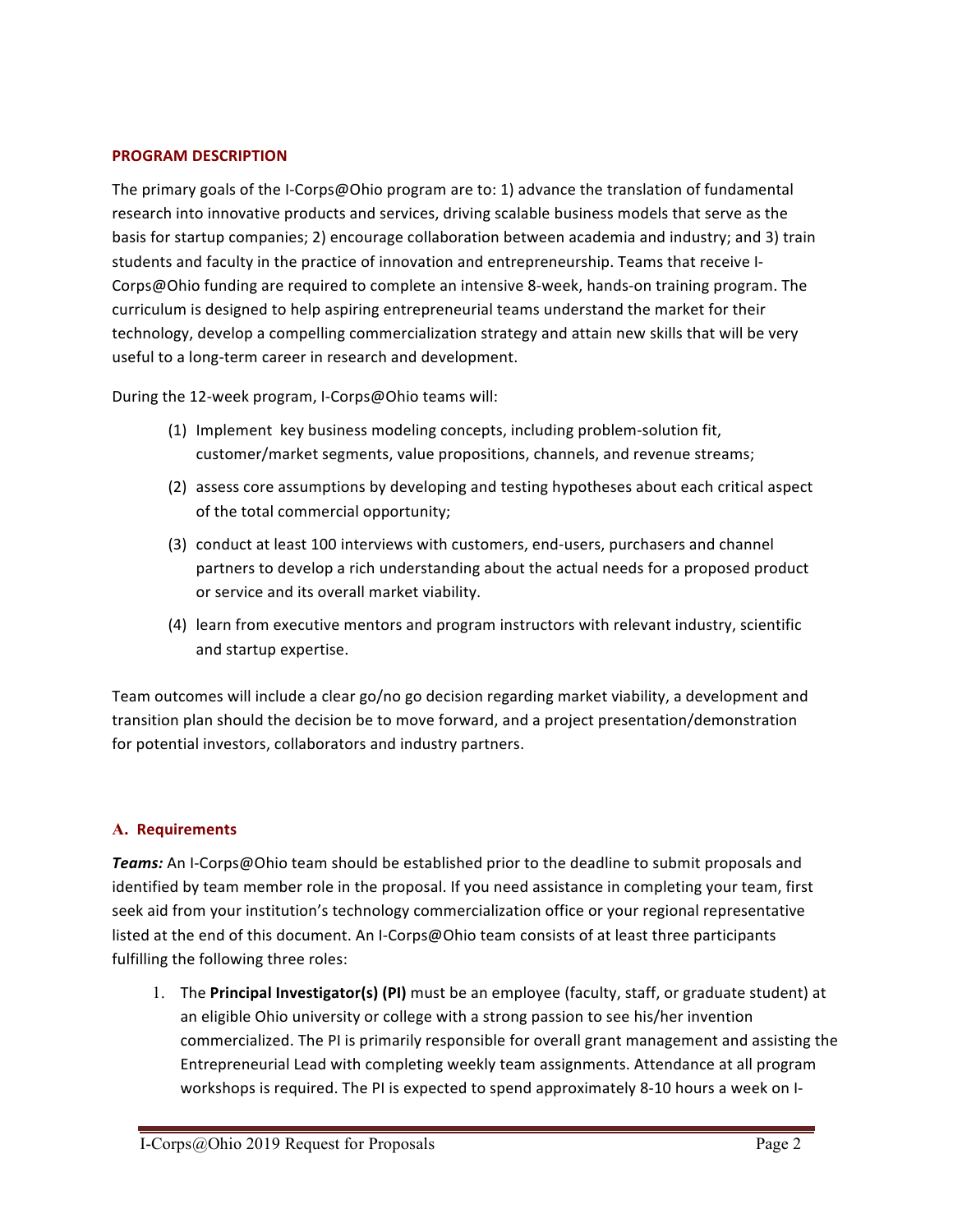Corps@Ohio activities. The PI is also required to submit a final project report and complete semi-annual surveys for two years following the completion of the grant program.

- 2. The **Entrepreneurial Lead(s) (EL)** is typically a post-doctoral scholar or graduate, undergraduate or community college student with relevant knowledge of the underlying technology and a strong commitment to pursuing the commercial entrepreneurial opportunities. There may be more than one EL to conduct most of the customer interviews and capture the lessons learned in the project management tool. I-Corps@Ohio highly encourages teams to include graduate business students, in addition to graduate STEM students, as ELs. The EL is responsible for leading the due diligence during the customer discovery process and presenting the team's lessons learned each week during the training program. ELs learn from executive mentors and program instructors with relevant industry, scientific and startup expertise. Each EL(s) is expected to commit at least 25 hours a week to complete program assignments. The I-Corps@Ohio program highly encourages teams to select ELs that are potentially capable of commercializing the technology if the team is able to validate the commercial opportunity during the training program.
- 3. The Executive/Entrepreneurial Mentor(s) (EM) is typically an experienced entrepreneur or industry leader with close proximity to the research institution and experience in new venture startups, new product development and/or commercializing technology out of universities. The EM may be, but is typically not, a member of the research institution. The EM's primary responsibility is to coach, guide and mentor the team through the challenging search for a repeatable and scalable business model on which to launch a startup company around the subject technology. The EM is also expected to share contacts with the team for customer interviews and to participate in interviews as much as possible. Furthermore, the EM is expected to regularly communicate with the I-Corps@Ohio instructional team and program staff regarding the progress of the team. I-Corps@Ohio is especially interested in EMs that are passionate about the technology, have strong interests in participating in commercialization, and have relevant experience in launching new ventures or similar roles in industry. Due to the level of commitment required of the EM, each mentor can assist only one team per cohort. If the proposing team does not have an EM, the I-Corps@Ohio program staff is pleased to assist with finding a suitable person to serve in that role, including members of the national NSF I-Corps and I-Corps@Ohio networks.

*Intellectual Property:* The technology the team seeks to commercialize is typically based on concepts, patents (issued or filed), copyrights or trade secrets owned and held by the PI or by an Ohio institution of higher education, including universities, colleges and community colleges. PIs are required to discuss the stage of the technology and the commercial readiness of their project with the designated technology transfer representative at his/her university or college to determine if the proposed project is appropriate for I-Corps@Ohio funding. If you are not sure whom to contact, please reach out to your regional I-Corps@Ohio representative listed at the end of this document, or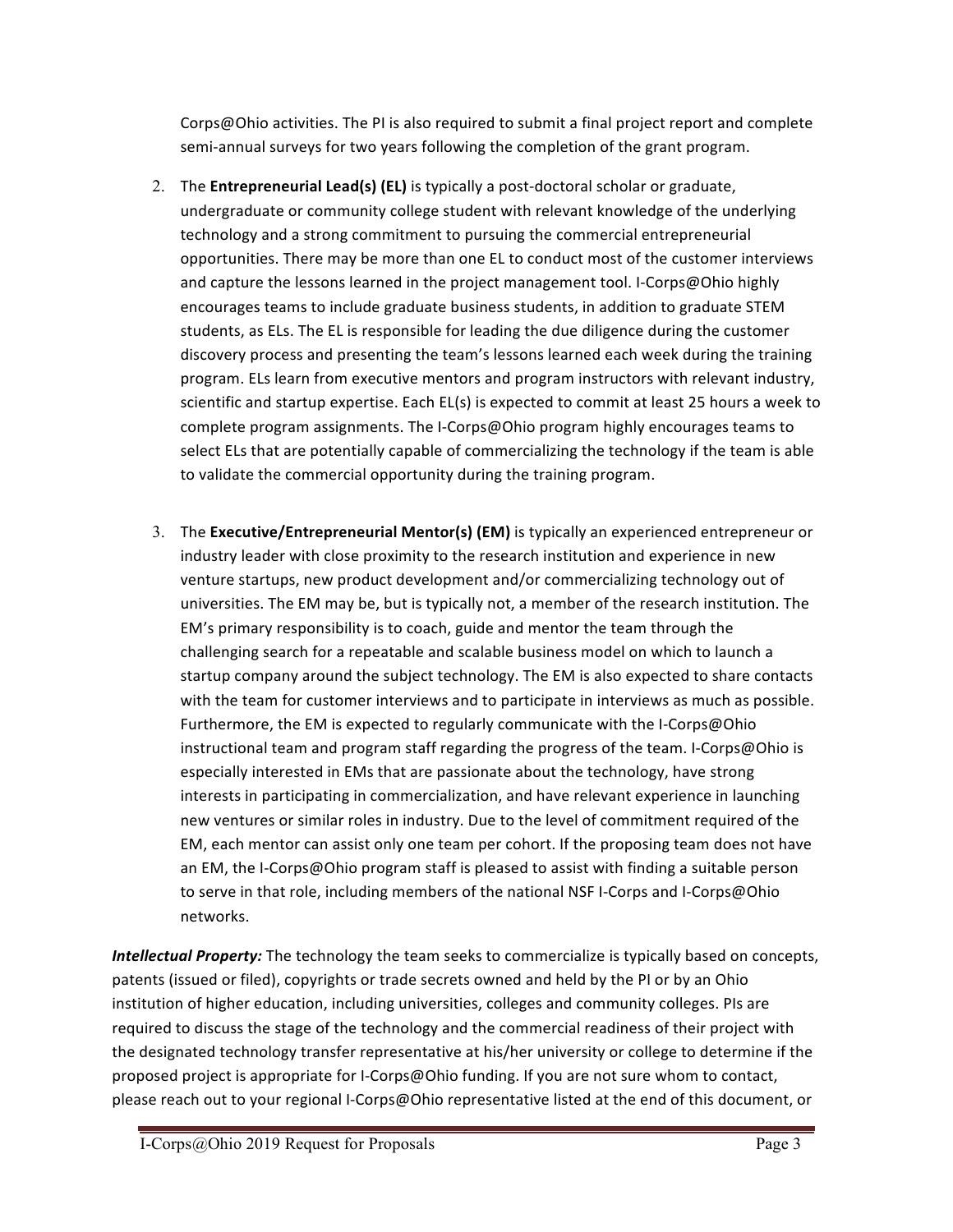the Program Manager, Nikki Modlich at modlich.5@osu.edu

**No Previous I-Corps Award:** Teams that have already received funding from the I-Corps@Ohio program or NSF's national I-Corps Teams program *are not* eligible for funding from the I-Corps@Ohio program **for the same technology**. Teams that have participated in a comparable regional I-Corps program, any NSF I-Corps Sites program or any other university or community-based accelerator or similar training program *are* eligible for funding from the I-Corps@Ohio program for the same technology or others.

Attendance and Participation: All Team members must attend the Program Orientation, Program Launch, all WebEx Workshops, and the Program Finale. *Dates are listed on Page 1 and section F of this RFP.* If you anticipate missing more than one workshop/class, we recommend that you wait to apply to I-Corps@Ohio when you can commit the required time.

**Commitment to Course Design and Learning Objectives:** Each team must commit to following the course strategy and process. This includes coming to the training sessions fully prepared, having read the new material, watched the training videos, completed the weekly customer interviews, and prepared for the weekly team presentation against the targeted objectives each week. Teams must agree to conduct a standard hypothesis-validation approach to identify and mitigate gaps in their knowledge of the basic business model concepts, including problem-solution fit, value proposition of the proposed product or service, customer segment/customer archetype, demand creation/customer relationships, channel development and revenue model.

# **B. Program Design and Award Information**

The goal of the I-Corps@Ohio training program is for each team to find a repeatable and scalable business model for the commercialization of the proposed technology. Teams will test their core assumptions about the underlying business model and the importance of solving big problems for large markets. Teams will be required to interview at least 100 potential customers and market intermediaries to test the initial hypotheses. This is referred to as customer discovery, and it is used in I-Corps@Ohio to collect data to test the validity of the business hypotheses.

**Orientation:** The program starts with a mandatory Program Orientation, which is typically scheduled about 30 days before the start of the annual cohort in Columbus, OH. At the Program Orientation, teams will meet each other and the instructional team, develop their first business model canvas, conduct trial interviews to hone their interviewing technique, receive the course syllabus and the instructional materials. Following the Orientation and prior to the launch of the cohort, teams will be expected to  $(1)$  complete six  $(6)$  interviews with customer contacts in their home areas and  $(2)$ schedule at least 18 interviews with customer contacts located in and around Central Ohio. These interviews will be conducted onsite during the week of the Program Launch in Columbus, Ohio. After the Orientation session and before launch week, teams will receive online instructions on LaunchPad Central (LPC), the project management tool used in the program and WebEx. One WebEx practice session will be held followed by a working WebEx session where the teams will report on their prelaunch customer interviews and what key insights were learned.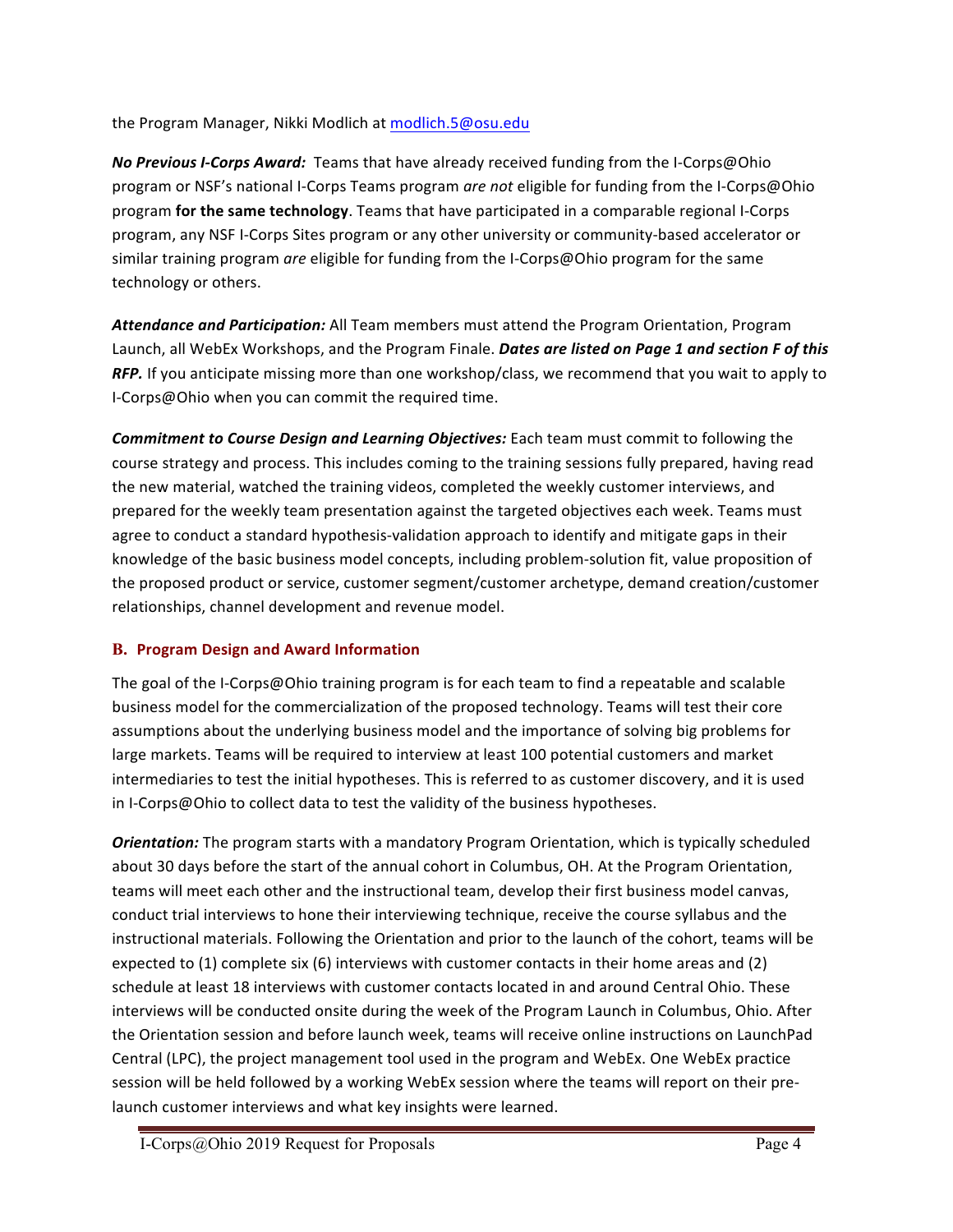*Launch Week:* Approximately 30 days after the Program Orientation, teams are required to come to the Program Launch in Columbus, Ohio. The Program Launch consists of a *required* opening night networking reception and a 3-day working session for ALL team members. During the Program Launch, teams will test core assumptions about different components of the business model by making hypotheses and then completing the 18 customer interviews that were previously scheduled. The curricular instruction will focus on identifying the customer segment, validating the problem solution fit, modeling the workflow process and clarifying the compelling value proposition.

**Weekly WebEx Workshops:** Following Launch Week, each week for five weeks, teams are required to participate in the weekly WebEx Workshops. During these online meetings, each team will report to the instructional team how many interviews were completed, what hypotheses were tested, what key insights were learned and what plans were made for the following week. All team members are required to participate in the weekly Webex meetings. Details about what information is required from week to week will be provided in the program syllabus at the beginning of the program.

**Finale:** Following the weekly training workshops and customer discovery interviews, the teams will return to Columbus, Ohio for the Program Finale where teams will deliver their lessons learned presentations. Details about what information is required in the final presentation will be provided in the program syllabus at the beginning of the program.

**Final Reports:** The PI must submit a final project report to the I-Corps@Ohio program staff within 90 days following the completion of the training program. Requirements for the final report will be made available on the I-Corps@Ohio website and/or sent to PI via email.

**Expectations From the I-Corps@Ohio Program:** Successful completion of the I-Corps@Ohio program is expected to contribute to one or more of the following outcomes: license the subject technology; start a new business; complete a business plan suitable for review by third-party investors; submit TVSF/SBIR/STTR grant proposals; and prepare faculty and students to be entrepreneurially competitive.

# **ELIGIBILITY INFORMATION**

**Organizational Limit:** Proposals may only be submitted by faculty, staff and students of any university, college or community or technical college accredited in, and having a campus located in, the State of Ohio.

**Limit on Number of Proposals per Institution:** There are no limits on the number of proposals that can be submitted or awarded from each institution.

**Limit on Number of Proposals per Principal Investigator:** A PI is limited to one I-Corps@Ohio proposal during each open solicitation.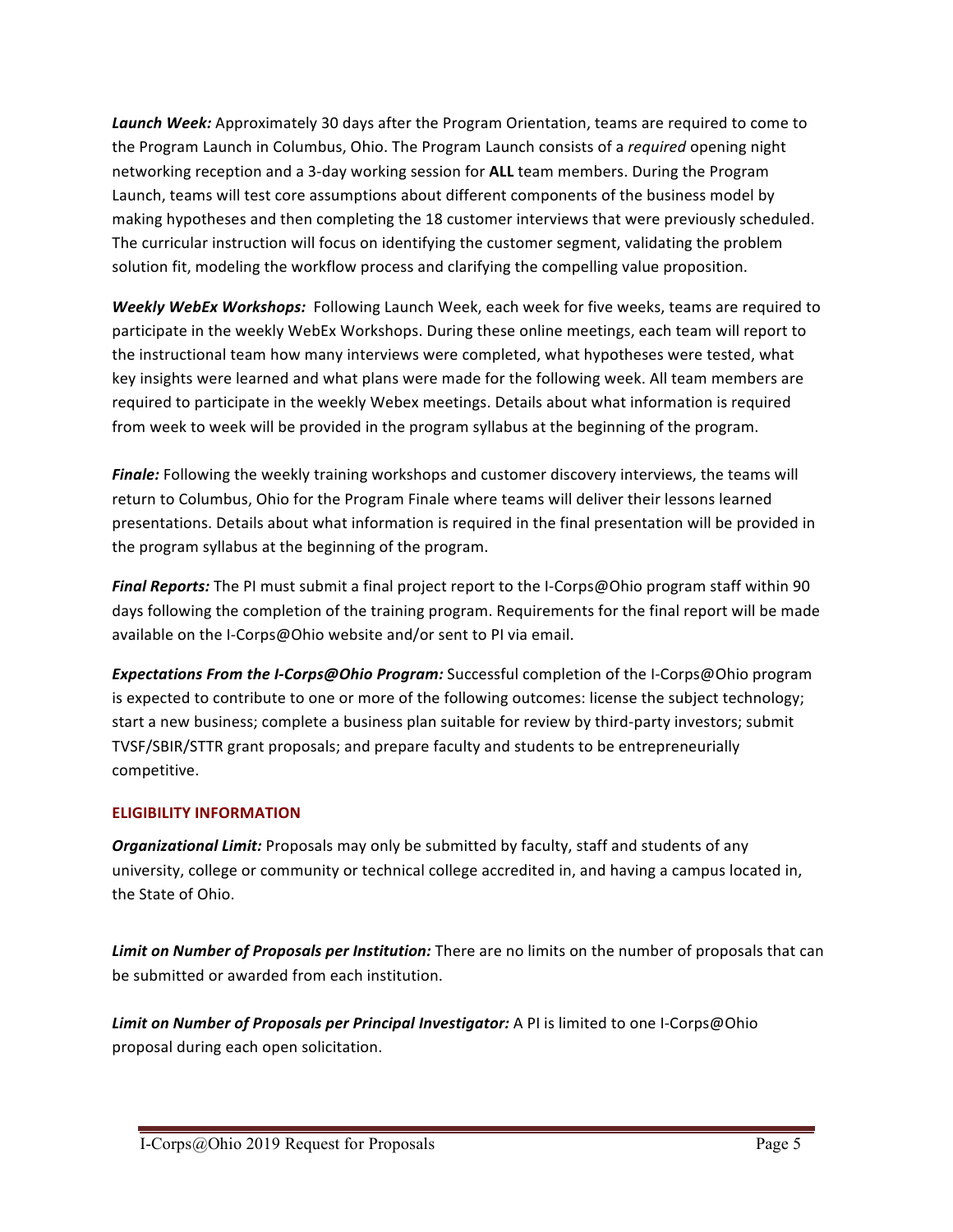# **PROPOSAL PREPARATION AND SUBMISSION INSTRUCTIONS**

## **A.** Registration, Application and Proposal Preparation Instructions

The I-Corps@Ohio proposal submission process consists of five steps:

- 1. mandatory meeting with the appropriate TTO representative(s) at the PI's institution;
- 2. team selection of technology track (science and engineering or medtech);
- 3. registration of all team members in the online portal;
- 4. proposal submission; and
- 5. full team interview with I-Corps@Ohio program representatives.

# **B. Mandatory Meeting with Institutional Representative(s)**

Before submitting a proposal to I-Corps@Ohio, PIs are required to discuss the stage of the technology and commercial readiness of their project with the designated technology transfer representative at their institution. Your university tech transfer representative can assist in determining if the proposed project is appropriate for I-Corps@Ohio funding. If you are unsure whom to contact, please reach out to your I-Corps@Ohio regional representative. A full list of regional representatives can be found on the I-Corps@Ohio website at https://icorpsohio.org/ and at the end of this document. You may also contact the I-Corps@Ohio Program Manager, Nikki Modlich, at modlich.5@osu.edu or 614-688-2233.

# **C. Team Selection of Technology Track**

Grant funds will be made available through two technology tracks. Teams are required to select the most appropriate track during registration based on the unique characteristics of the subject technology and the specific application the team seeks to commercialize.

## *Medtech Track***:**

Teams will select Medtech Track if the subject technology is in the form of medical devices, diagnostics, medicines, vaccines, software, testing procedures and systems and is developed to solve a health/clinical problem and improve the quality of human life.

## *Science and Engineering (S&E) Track:*

Teams will select S&E Track if the technology does not fit into the Medtech category.

## **D. Team Registration and Submission Deadline**

Submissions will be accepted beginning October 23, 2019. All teams are required to complete the online profile and submit a proposal by answering specific questions in the online portal at https://icorpsohio.org/apply/. The RFP can be viewed via the same link. Registration and responses to submission questions (maximum of 375 word response for each question) are **DUE by January 15, 2019.** The information that will be requested is listed below and in the online portal. The I-Corps@Ohio Selection Committee will review each proposal submission to determine if it qualifies for I-Corps@Ohio funding.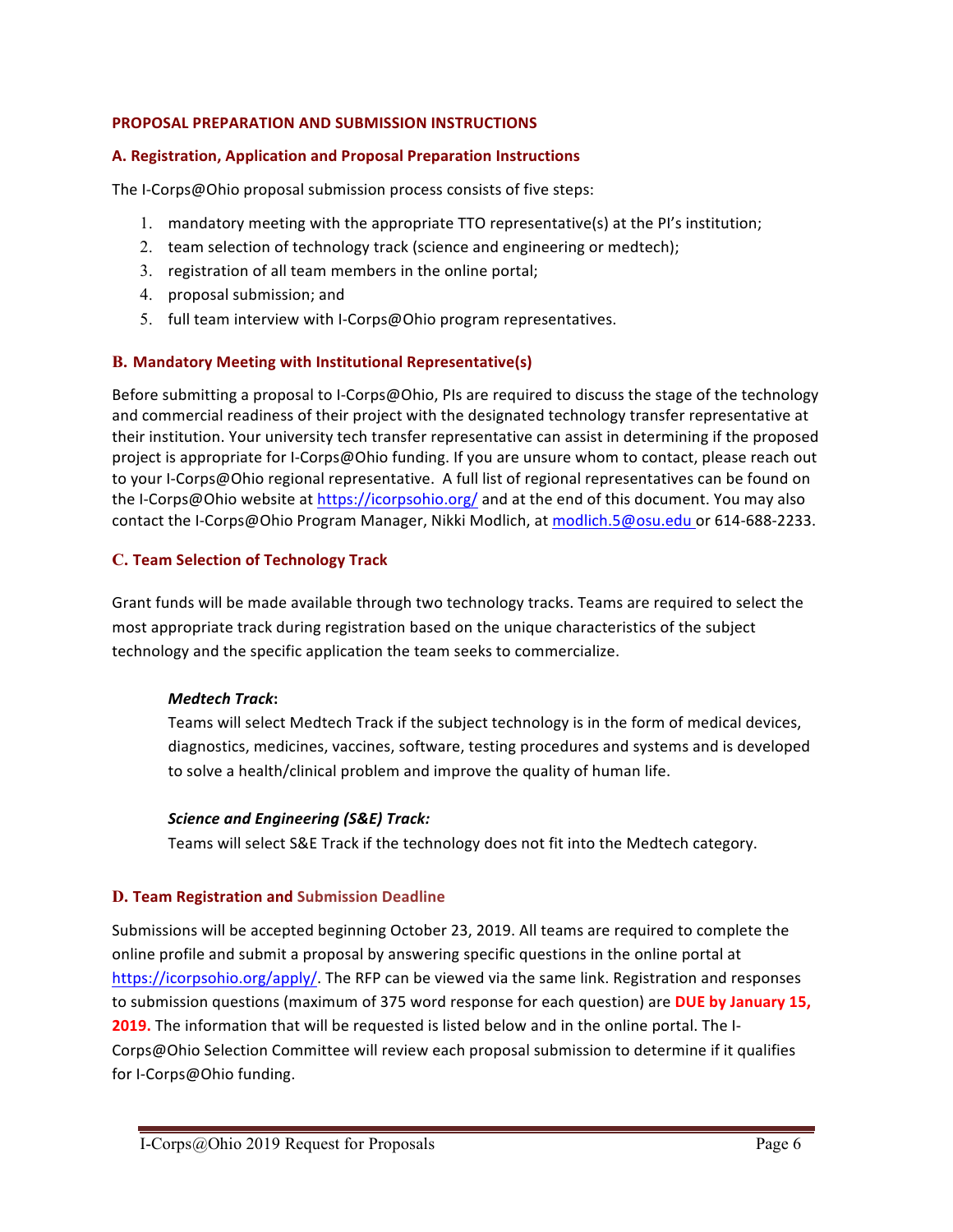# *Team Profile Information*

As part of the team profile, you will be asked to supply the name and contact info for your **Grant Program Officer/Sponsored Program Officer** at your institution. Please have this information ready when you submit.

# *Medtech Track Questions*

- 1. Provide a target product definition statement. Suggested form: The target product is a (pick one: device, biomarker, pharmaceutical/biologic/cell therapy, system, information management solution) for the (diagnosis, imaging, treatment, monitoring, data analysis, management) of patients with (state the clinical condition and stage).
- 2. Discuss the candidate value proposition(s) for the product in terms of advantages, benefits and cost relative to currently available solutions for the patient population.
- 3. Define the market opportunity including target market segmentation and size of the addressable market in terms of number of patients, customer sites, and geographic territory. If known, provide information regarding target segment growth factors.
- 4. Briefly describe the current stage of development and performance, including achievements such as prototype development, lead compound proof of concept validation, preliminary safety and efficacy data. Describe the regulatory pathway and clinical trial requirements to get the product to market. Provide the amount of funding expended to-date, how much additional funding is available to continue development, and plans for securing follow-on funding to complete development.
- 5. Describe the intellectual property position and how the intellectual property strengthens or enhances the competitive position for commercial opportunity.
- 6. Briefly describe the experience and commitment of the team including the Entrepreneurial Lead(s), Executive Mentors (EM) and Principal Investigators. Be sure to include specific references to each member's experience with starting entrepreneurial ventures, licensing university technologies, and how the team has worked together. What goals does the team have for success in the I-Corps@Ohio program?

Appendices: Each submission will be permitted two (2) pages of appendices to support any of the proposal questions as an upload in PDF format.

# *S&E Track Questions*

- 1. Brief description of the technology/product/service and how it is superior to existing competitive offers already available in the commercial market.
- 2. Brief description of the market opportunity including the size and growth of the total addressable market, the specific target market, the projected commercial impact and what activities you have completed in the last 24 months to exploit the commercial potential.
- 3. Brief description of the current stage of development and anticipated time and cost to prepare the technology for market entry. Be sure to include how much development funding has been allocated to date and how much additional funding is available at the time of the application.
- 4. Brief description of the intellectual property position and how the intellectual property strengthens or enhances the potential commercial opportunity.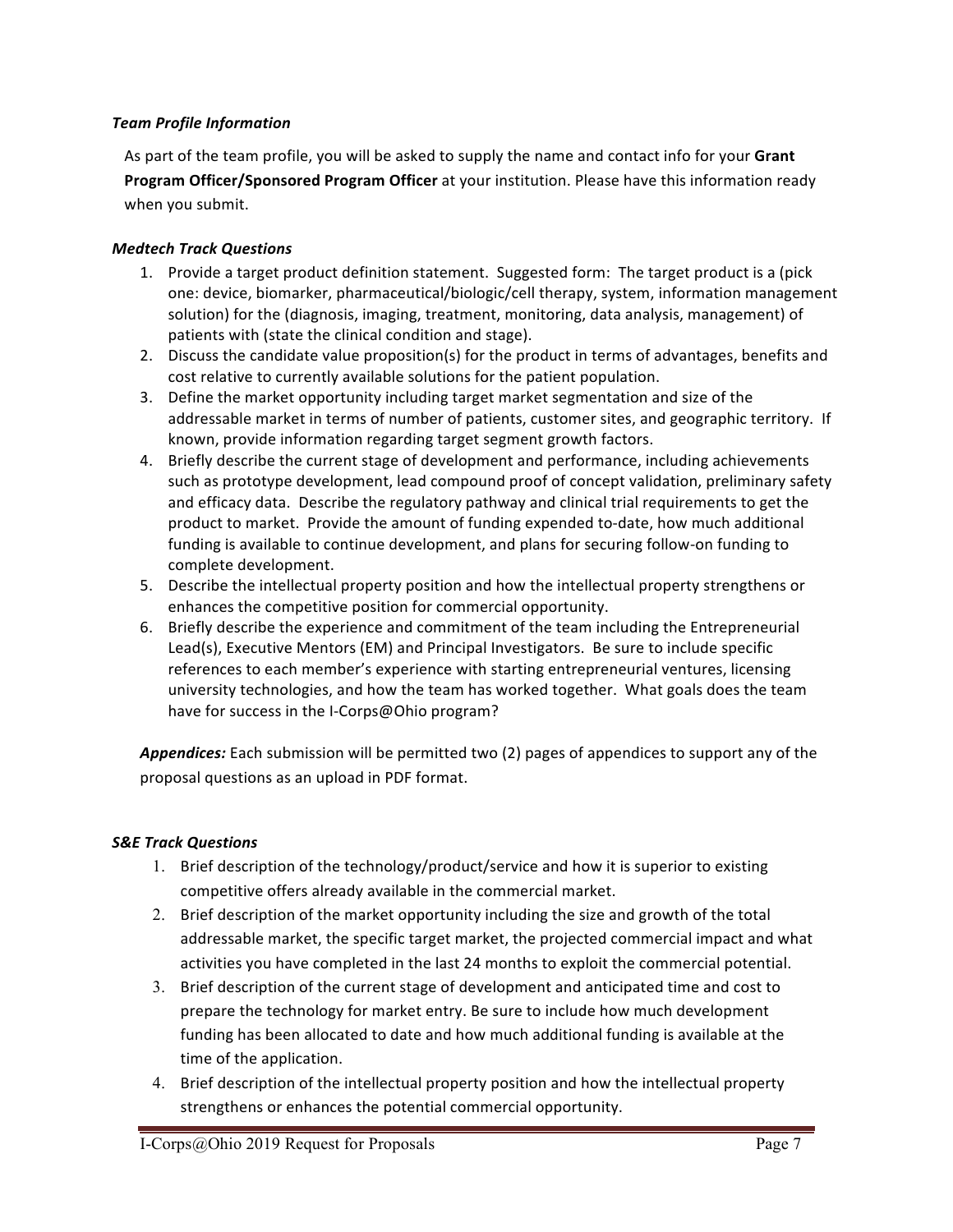5. Brief description of the experience and commitment of the team including the Entrepreneurial Lead(s), Executive Mentor(s), and Principal Investigator(s). Be sure to include specific references to each team member's experience with starting entrepreneurial ventures and licensing university technologies and how the team has worked together and the goals the team has for success in the I-Corps@Ohio program.

**Appendices:** Each submission will be permitted two (2) pages of appendices to support any of the proposal questions as an upload in PDF format.

**Biographical Sketches:** A biographical sketch for each team member (2 pages maximum per team member) must be provided (via upload on the portal) highlighting technical expertise and track records in successful technology and business development (as applicable). All team bios sketchesmust be compiled into one PDF document.

**Budget Form:** A budget form with cover page will be sent directly to the PI(s) when the proposal is accepted to the cohort. This for will be used to provide a brief narrative explaining all budget line items. Funding for the I-Corps@Ohio Teams is up to \$15,000 per award. Inclusion of voluntary committed cost sharing is prohibited. Grant expenditures are limited to the following categories:

- travel expenses for mandatory attendance of all team members at the I-Corps@Ohio program sessions in Columbus;
- travel expenses and fees to attend conferences and trade shows related to your technology to obtain customer discovery interviews, travel to and from other customer locations to obtain customer discovery interviews, and travel for general program activities;
- non-lab supplies required for full participation in the program activities;
- student and postdoc compensation; e.g., salary, fringe, or stipend to attend on-site and WebEx sessions and participate in the cohort.

# Grant Term: April 1, 2019 through September 30, 2019. Extensions are not permitted.

**Cost Sharing:** Inclusion of voluntary committed cost sharing is prohibited. There is no recovery of indirect costs (F&A).

# **E. Team Interview**

Representatives from the I-Corps@Ohio Program staff will schedule interviews (in person or via web) with those teams that are being considered for funding and admission to the I-Corps@Ohio program. Applicants should respond timely to requests for interviews and to ensure that all team members are available to participate in the interview. *Inability to schedule an interview with the entire team will* result in the team being removed from consideration; please see dates below to ensure your *availability.* Each team will be given the opportunity to select a date that is convenient on a first come, *first served basis.*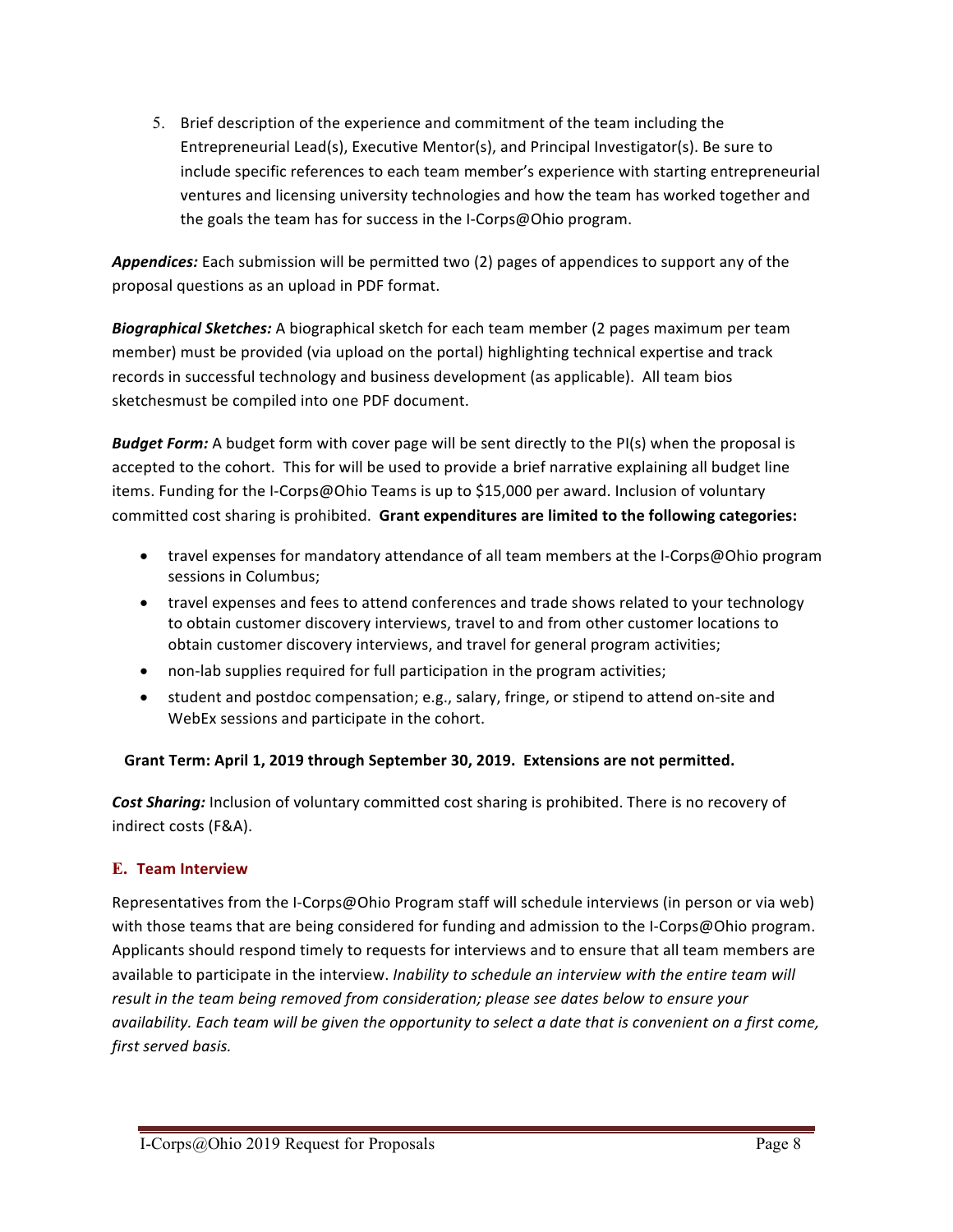# **F. Important Dates**

Though you are required to select the track to which you are applying at the time of application, the I-Corps@Ohio Program staff maintains the right to reassign a team that is accepted into the program to a different track if it feels a different track is more appropriate. Dates for both tracks are listed below.

| <b>Registration and Submission Deadline</b>       | January 15, 2019 (11:59PM) |
|---------------------------------------------------|----------------------------|
| Team Interviews (Scheduling to begin February 12) | March $5 - 8$ , 2019       |
| Announce the 2018 I-Corps@Ohio Cohort             | March 15, 2019             |
| <b>PROGRAM DATES:</b>                             |                            |
| <b>Program Orientation</b>                        | April 13, 2019 (Saturday)  |
| Program Launch - Workshop 1-3                     | May 20 - 23, 2019          |
| WebEx - Workshop 4                                | May 29, 2019               |
| WebEx - Workshop 5                                | June 5, 2019               |
| WebEx - Workshop 6                                | June 12, 2019              |
| WebEx – Workshop 7                                | June 19, 2019              |
| WebEx – Workshop 8                                | June 26, 2019              |
| Program Finale                                    | July 10 - 11, 2019         |
| <b>Final Report Due</b>                           | September 12, 2019         |
|                                                   |                            |

## **PROPOSAL REVIEW PROCEDURES**

The I-Corps@Ohio Selection Committee will make final recommendations to I-Corps@Ohio regarding which teams receive I-Corps@Ohio funding after review and scoring of the submissions.

Review criteria will include:

- team composition with preference given to teams that have a strong and committed Principal Investigator, Entrepreneurial Lead(s) and Executive Mentor(s);
- degree to which the intellectual property is protected and will defend the expected business model of a startup;
- level of technology validation with preference given to teams that can demonstrate proofof- concept (i.e., preliminary data, prototype, etc.) indicating feasibility based on scientifically sound, peer-reviewed or federally-funded research;
- extent to which the technology fits with Ohio's industry base and supply chains and the team plans to remain in Ohio after the I-Corps@Ohio program;
- commercial viability, size of market and reasonable path to market;
- likelihood that the proposed project will lead to a startup company; and
- status of IP and stage of commercial development.